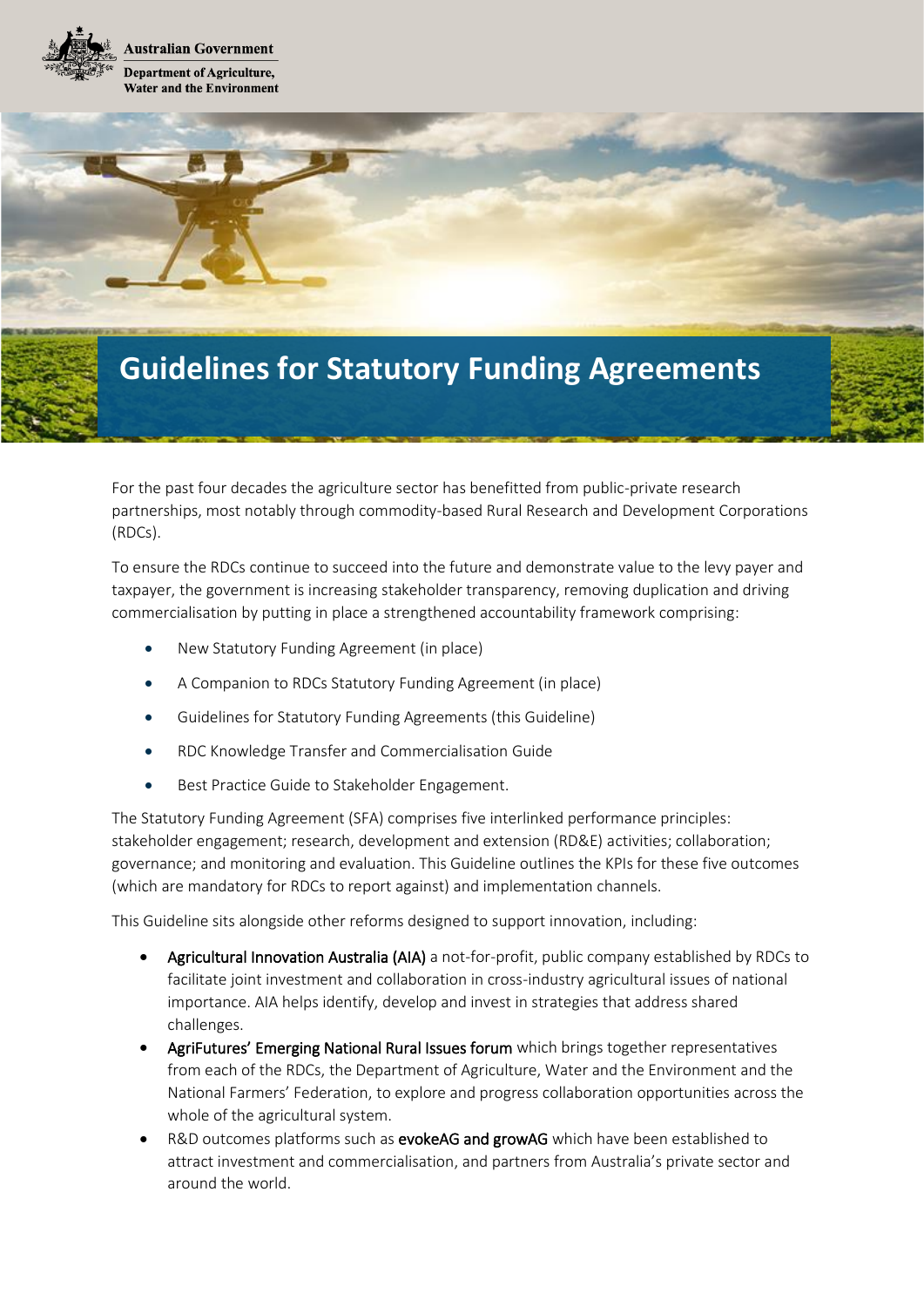• The 8 Innovation Hubs across Australia to support adoption of new knowledge and technology (generated through R&D) by farmers and other end users.

## **Guidelines for statutory funding agreements**

This document is a Guideline as defined under the SFA and should be read in conjunction with the SFA and companion document. Key Performance Indicators (KPIs) set out in this Guideline do not replace any KPIs already set by RDCs but will operate in addition to any RDC specific KPIs.

To meet the requirements of the SFA, it is mandatory for RDCs to demonstrate how they achieved the KPIs set out in this Guideline. Annual performance discussions with the department will focus on demonstrating progress against the KPIs.

While they remain separate, the AIA KPIs for measuring performance are closely aligned with the KPIs in this Guideline.

These Guidelines will be subject to review and will remain in force until otherwise specified by the Minister. In line with the SFA, the government can vary the Guidelines. A reasonable period to implement effects of any variation will be provided.

# **Performance Principles**

## **1. Stakeholder Engagement**

Engage stakeholders to identify research, development and extension (RD&E) priorities and activities that provide benefits to portfolio industries.

Facilitate opportunities for levy payers, industry and government to contribute and collaborate in a meaningful way in setting RD&E priorities and activities. This means being open and transparent about how input and ideas from levy papers is incorporated into strategy design and the reasons for their inclusion or otherwise.

The significant contribution of both levy payers and the taxpayer, through Australian Government matched funding, gives RDCs the obligation to undertake reciprocal and transparent engagement with levy payers and industry about their key objectives, performance, activities, investments and governance. Engagement should be transparent, considered and fit-for-purpose. RDCs should acknowledge that there are competing interests across an industry which need to be balanced for the good of the industry, rather than seeking an absolute outcome in terms of universal stakeholder satisfaction.

RDCs and industry representative organisations have distinct but complementary roles to play when it comes to supporting Australia's agriculture, fisheries and forestry sectors. Establishing and maintaining a positive and cooperative working relationship between RDCs and industry representative organisations is critical. Effective stakeholder engagement processes can come from those that are driven by the industry and stakeholders themselves.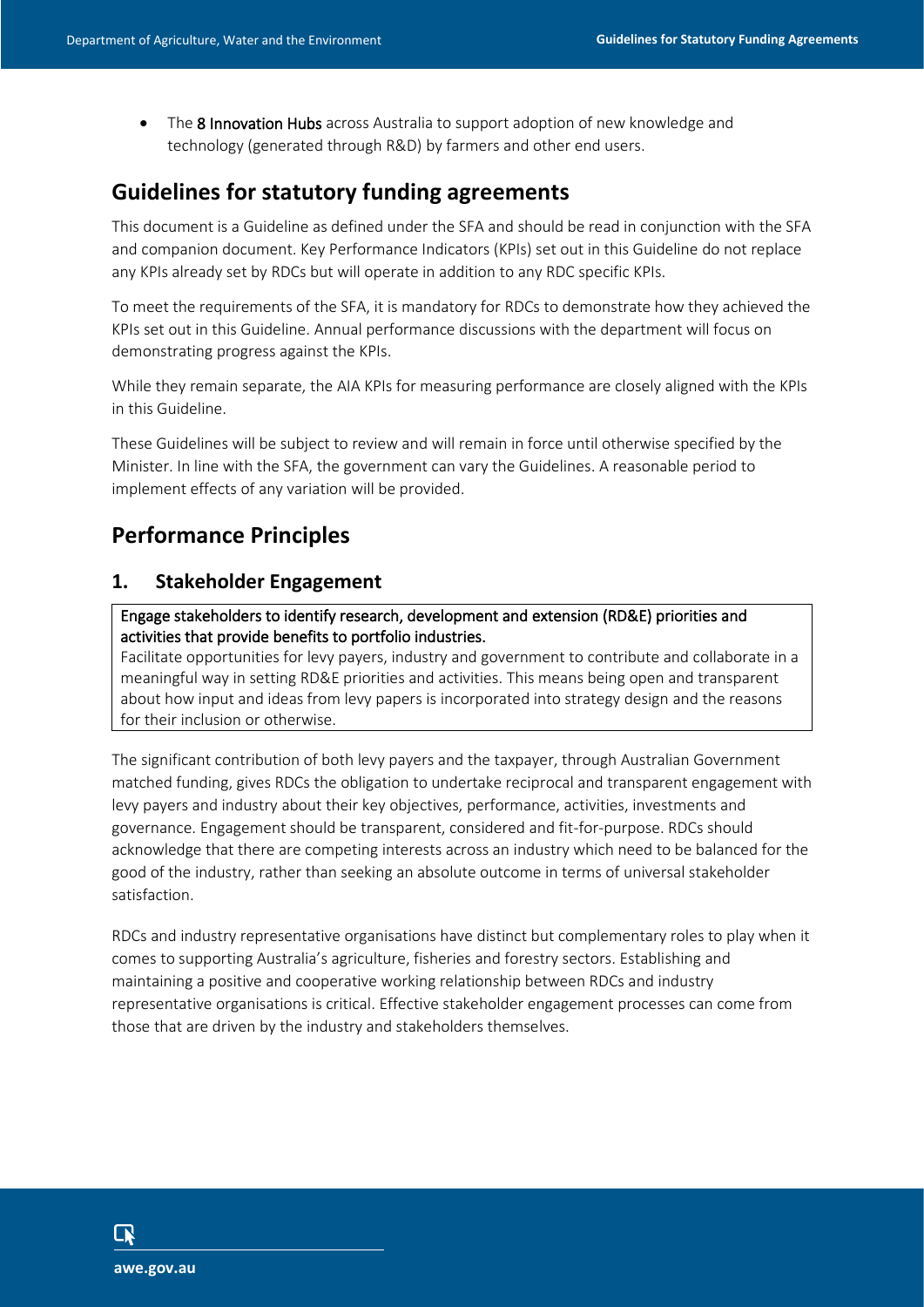| Outcome                                                                                                                                                     | Key Performance Indicators                                                                                                                                                                                                     |
|-------------------------------------------------------------------------------------------------------------------------------------------------------------|--------------------------------------------------------------------------------------------------------------------------------------------------------------------------------------------------------------------------------|
| Engage stakeholders to identify research,<br>development and extension (RD&E)<br>priorities and activities that provide<br>benefits to portfolio industries | 1.1 Strategy prioritisation and development processes<br>include appropriate consultation plans, based on the<br>Best practice guide to stakeholder engagement.                                                                |
|                                                                                                                                                             | 1.2 Demonstrated stakeholder engagement in the<br>identification of RD&E priorities and activities<br>consistent with the consultation plan in 1.1.                                                                            |
|                                                                                                                                                             | 1.3 Demonstrated incorporation of stakeholder<br>feedback on RD&E priorities and activities. Where<br>incorporation is not possible, demonstration of<br>feedback to a stakeholder/s on why incorporation was<br>not possible. |

#### **2. Research, Development and Extension (RD&E) Activities**

Ensure RD&E [and marketing] priorities and activities are strategic, collaborative and targeted to improve profitability, productivity, competitiveness and preparedness for future opportunities and challenges through a balanced portfolio.

- Balancing long-term, short-term, high and low risk, and strategic and adaptive research
- RD&E activities address Levy Payer and government priorities
- Delivering impact "on the ground".

RDCs are required to undertake a diverse range of RD&E [and marketing] activities that incorporate risk assessments, and target both short-term and long-term returns on investment. The mix of RD&E [and marketing] activities should improve efficiency, productivity, competitiveness and innovation for levy payers, producers and along the supply chain, and provide public benefit for the Australian community.

When planning and preparing RD&E [and marketing] activities, RDCs must seek to achieve outcomes that:

- inform strategic industry, cross-industry and cross-sectoral issues
- address present and future industry needs
- develop the capacity of levy payers to identify and adopt R&D activities and results.

A balanced portfolio identifies and assesses objectives, analyses risk and develops appropriate controls to mitigate those risks to acceptable levels.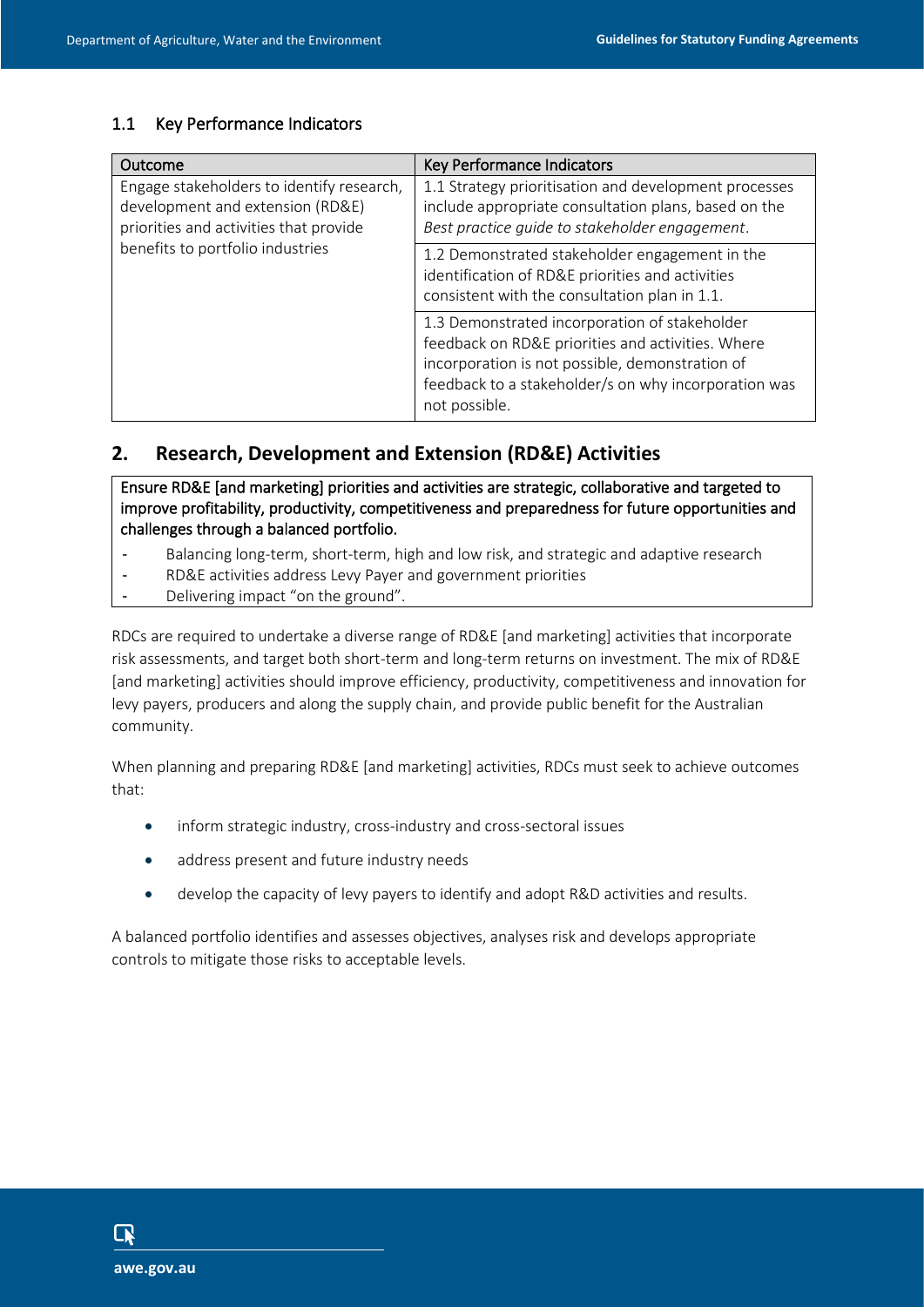| Outcome                                                                                                                                                                                                                                                       | <b>Key Performance Indicators</b>                                                                                                                                                                                                                                                                                                                                                                |
|---------------------------------------------------------------------------------------------------------------------------------------------------------------------------------------------------------------------------------------------------------------|--------------------------------------------------------------------------------------------------------------------------------------------------------------------------------------------------------------------------------------------------------------------------------------------------------------------------------------------------------------------------------------------------|
| Ensure RD&E [and marketing] priorities<br>and activities are strategic, collaborative<br>and targeted to improve profitability,<br>productivity, competitiveness and<br>preparedness for future opportunities and<br>challenges through a balanced portfolio. | 2.1 RDC investments align with strategic plans and<br>have demonstrated outcomes to levy payers and<br>taxpayers, including through growth in the industry,<br>increased profitability of producers, commercialisation,<br>or access to new markets.                                                                                                                                             |
|                                                                                                                                                                                                                                                               | 2.2 Of levy payers who participate in RDC supported<br>extension and adoption programs:<br>The majority (over half) have gained new<br>knowledge or new information to improve their<br>long-term profitability, productivity,<br>competitiveness and preparedness.<br>The majority (over half) intend to make or have<br>made changes to existing practices by adopting the<br>outcomes of R&D. |

## **3. Collaboration**

Undertake strategic and sustained cross-industry and cross-sectoral collaboration that addresses shared challenges and draws on experience from other sectors

- Collaborate across the agricultural innovation system to address common challenges and opportunities, including through active participation with AIA on cross sectoral and transformation outcomes
- The RDCs collaborate with the AgriFutures Emerging Rural Issues forum, 8 Innovation Hubs across Australia and growAG where relevant.

RDCs must generate connections and partnerships that inspire a united approach to developing both large scale and small scale, targeted, cross-cutting and transformational breakthroughs across the agricultural innovation system. This can be achieved through RDC cross-sectoral collaborations and:

- Collaborating and engaging with AIA on large scale national challenges to shift investment toward cross-sectoral and transformational outcomes, increase flexibility of investment across the system and encourage new global partnerships and most importantly attracting new sources of private investment. Engaging with AIA will help address the opportunities and challenges confronting the agriculture sector where individual industry investment is unlikely to be effective.
- Participating in the Emerging National Rural Issues (ENRI) forum. Prior to 2021, ENRI Forums have resulted in over 140 projects ideas put forward and more than 60 projects progressed or completed involving RDC collaboration. In 2021 a further 100 collaborative project ideas were identified, and 16 cross-RDC projects have been progressed with a number of additional projects currently being discussed.
- Engaging with the eight Innovation Hubs to connect with researchers and experts. The Hubs are in regional areas that reflect the key agricultural and climate zones. Each hub includes nodes throughout their region, including over 40 locations for delivery of support. The Hubs ensure agricultural research is useful and accessible to create greater impact and opportunities to commercialise R&D.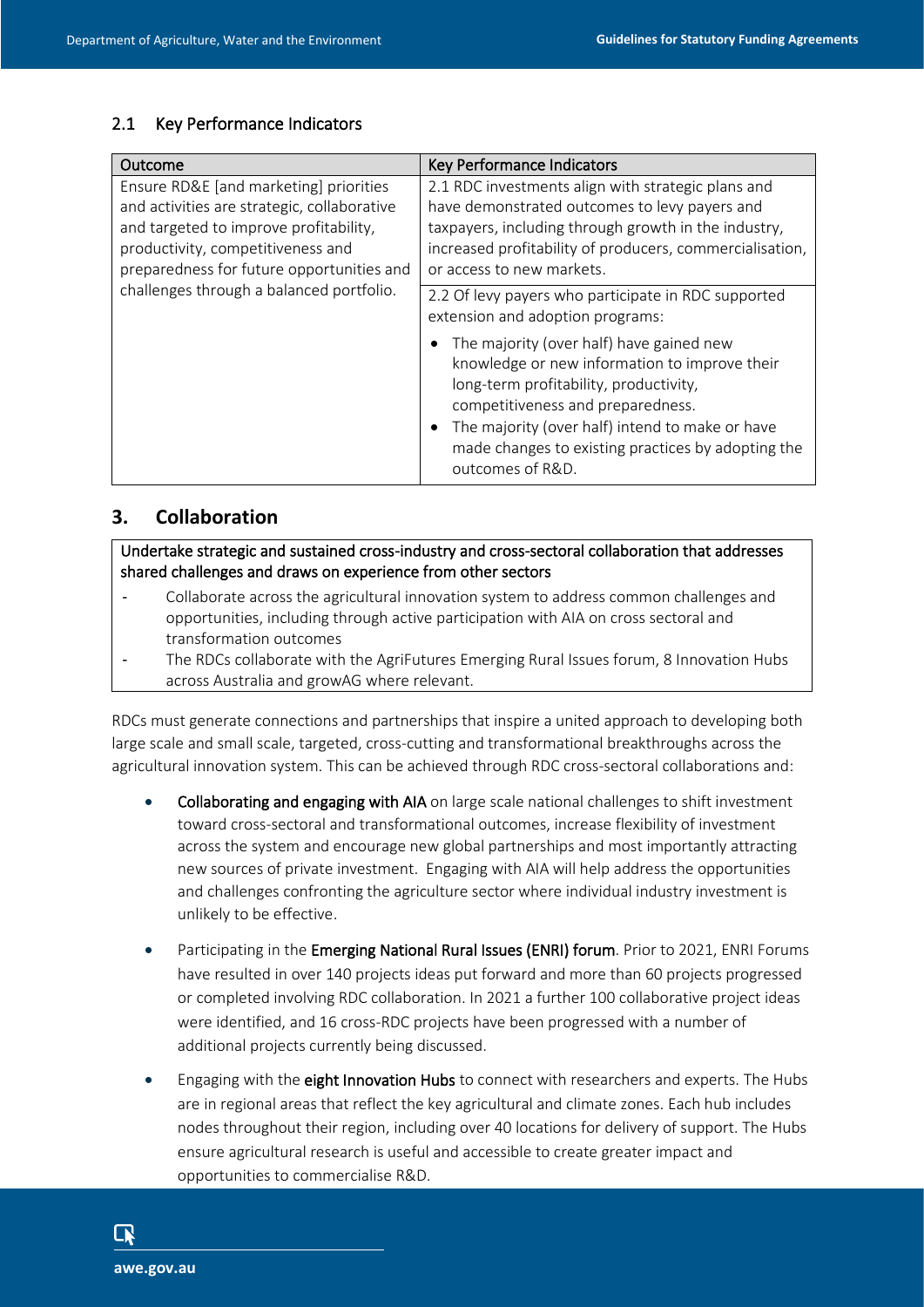- Collaborating and seeking private funding for R&D or commercialisation opportunities, to take the levy payer and taxpayer dollar further.
- Utilising the growAG online platform, to collaborate with other RDCs, AIA, Innovation Hubs, industry, businesses, Australian and international research organisations, entrepreneurs, innovators, government agencies, innovation hubs and farming system groups and showcase their research, technologies and commercialisation with the world.

A *RDC Knowledge Transfer and Commercialisation Guide* has been developed to support RDCs to engage with growAG and accelerate and demonstrate the importance of commercialisation outcomes.

#### 3.1 Key Performance Indicators

| Outcome                                                                                                                                                                 | Key Performance Indicators                                                                                                           |
|-------------------------------------------------------------------------------------------------------------------------------------------------------------------------|--------------------------------------------------------------------------------------------------------------------------------------|
| Undertake strategic and sustained cross-<br>industry and cross-sectoral collaboration<br>that addresses shared challenges and<br>draws on experience from other sectors | 3.1 Completed, current and future R&D including<br>commercialisation opportunities is accessible<br>through the growAG platform.     |
|                                                                                                                                                                         | 3.2 Number and quantum of cross-industry and<br>cross-sector RD&E investments available.                                             |
|                                                                                                                                                                         | 3.3 Number and quantum of RD&E projects and<br>commercialisation projects listed on growAG,<br>including commercialisation outcomes. |

#### **4. Governance**

Governance arrangements and practices to fulfil legislative requirements and align with contemporary Australian best practice for open, transparent, and proper use and management of Funds.

- Good governance ensures stakeholders are well informed and have visibility of the RDC's investments, priorities and achievements
- Committee structures and corporate policies enable the RDC to manage day-to-day business activities and fulfil reporting obligations.

RDCs must have transparent governance practices that give assurance to stakeholders that the RDC is operating effectively, undertaking its roles and responsibilities, appropriately managing funds, and delivering outcomes against the strategic priorities.

RDCs have relevant legislation that governs how public resources are used. Requirements in legislation or the statutory funding agreement include annual reporting, financial statements, demonstration of achieving objectives set out in a strategic plan (or R&D Plan), etc.

The RDC Board is expected to exercise best-practice governance and reporting. It is the RDC's responsibility to have structures in place to add value, act ethically and responsibly, and provide leadership to industry.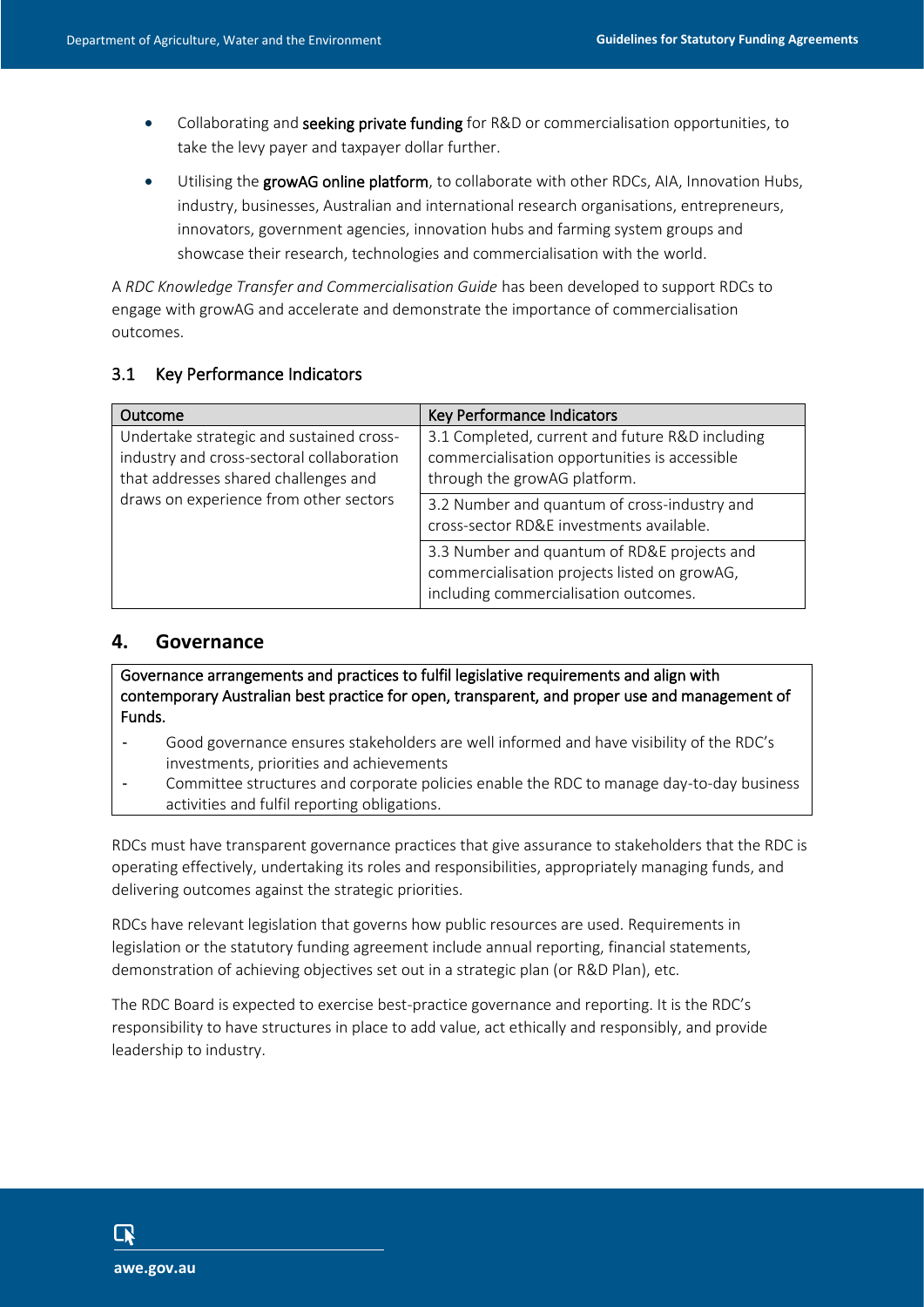| Outcome                                                                                                                                                                                               | Key Performance Indicators                                                                                                                                                    |
|-------------------------------------------------------------------------------------------------------------------------------------------------------------------------------------------------------|-------------------------------------------------------------------------------------------------------------------------------------------------------------------------------|
| Governance arrangements and practices<br>fulfil legislative requirements and align<br>with contemporary Australian best<br>practice for open, transparent, and proper<br>use and management of Funds. | 4.1 Ongoing oversight, planning and reporting of<br>investment activities is done in accordance with<br>legislative and Australian Government requirements<br>and timeframes. |
|                                                                                                                                                                                                       | 4.2 Demonstrated management of financial and non-<br>financial risk.                                                                                                          |
|                                                                                                                                                                                                       | 4.3 Relevant policies and procedures adopted and<br>implemented (e.g., whistleblower, privacy etc).                                                                           |
|                                                                                                                                                                                                       | 4.4 Non-financial resources implemented effectively<br>(Human resources, IT, IP etc).                                                                                         |

## **5. Monitoring and Evaluation**

Demonstrate positive outcomes and delivery of RD&E [and marketing] benefits to Levy Payers and the Australian community in general, and continuous improvement in governance and administrative efficiency.

- Suitable mechanisms and processes in place that enable regular impartial reviews of performance, and identify improvement opportunities
- Demonstrate that investments are striving to achieve meaningful RD&E outcomes and priorities
- Communicate the results of the impact and benefits of RD&E activities and investments to stakeholders and the government.

RDCs must have appropriate procedures in place to demonstrate the impact of investments. Not every RD&E [and marketing] activity will produce results that lead to an increase in productivity or profitability, but research outcomes should be used to improve learnings and develop subsequent meaningful RD&E [and marketing] activities and outcomes.

As responsible stewards of levy payer funds, Government matching contributions and voluntary contributions, RDCs are accountable to levy payers and to the Australian public to demonstrate how they are striving towards positive outcomes and delivery of RD&E [and marketing] benefits for agriculture and society.